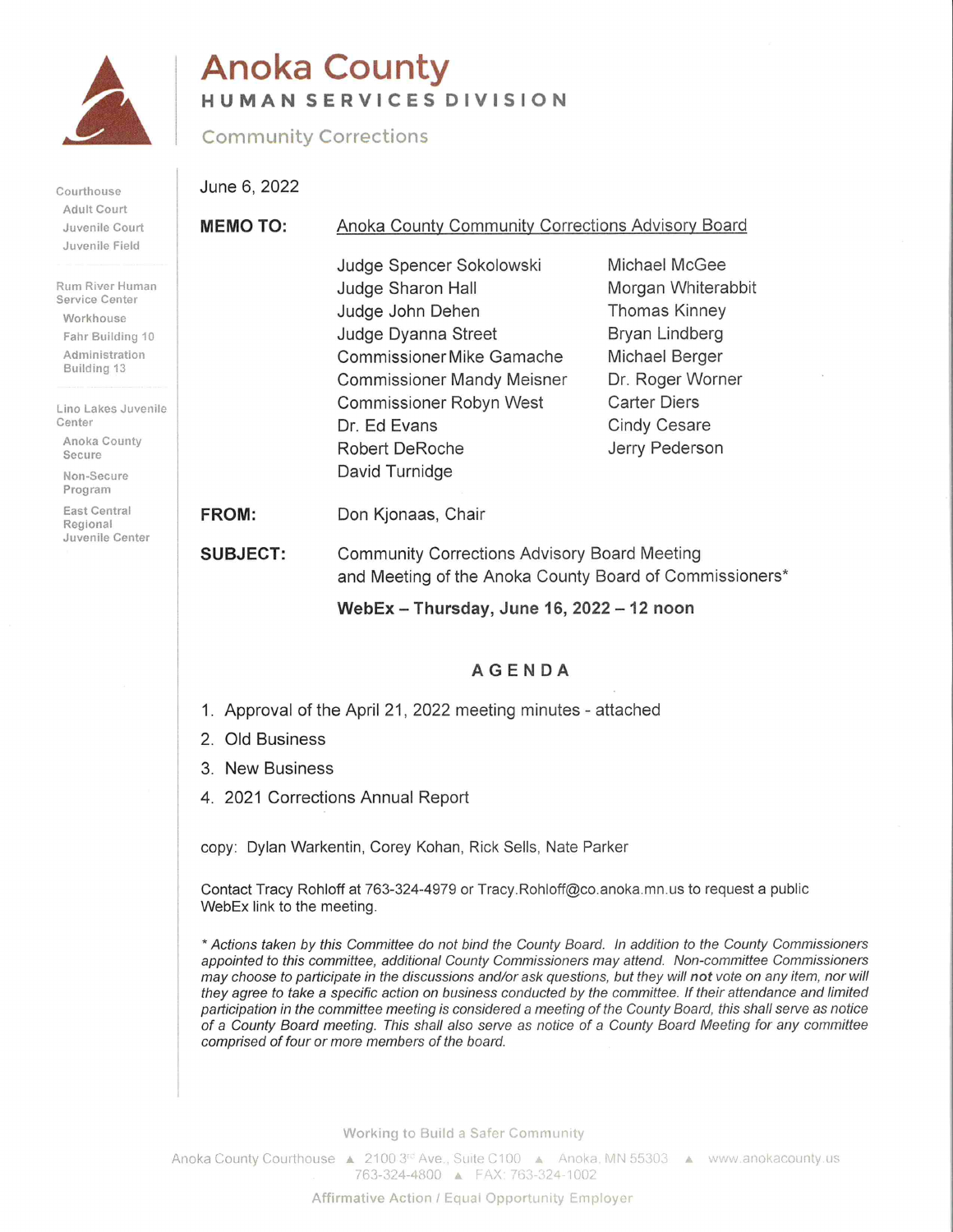## **Anoka County Community Corrections Advisory Board Meeting Minutes – April 21, 2022**

The Anoka County Community Corrections Advisory Board meeting was held virtually via WebEx on Thursday, April 21, 2022 at 12 noon.

Board Members Present: Judge Sharon Hall, Judge Dyanna Street, Commissioner Mike Gamache, Commissioner Mandy Meisner, Don Kjonaas, Dr. Ed Evans, Robert DeRoche, David Turnidge, Michael McGee, Morgan Whiterabbit, Thomas Kinney, Dr. Roger Worner, Carter Diers, Cindy Cesare, Jerry Pederson

Others Present: Dylan Warkentin, Rick Sells, Corey Kohan, Nate Parker, Tracy Rohloff

\* \* \* \* \*

Chair Kjonaas called the meeting to order at 12:02 PM.

\* \* \* \* \*

A motion by Robert Deroche approving the minutes of the March 17, 2022 meeting was made and the minutes were approved as distributed.

> \* \* \* \* \* \* \* \* \* \*

New/Old Business: None.

### **National Correctional Officers Week**

Special recognition and acknowledgement will be given by the Anoka County Board of Commissioners on April 26, 2022 recognizing Detention Deputies, Correctional Officers, and Correctional Employees in Anoka County, Resolution #2022-53, in honor of National Correctional Officers Week, May 1-7, 2022.

Dylan Warkentin acknowledges and appreciates the difficult work they do. Their dedication and outstanding work are valued in the facilities.

#### **2021 Corrections Annual Report**

Dylan Warkentin presented a PowerPoint on the 2021 Corrections Annual Report. The impact of the pandemic in 2020 and 2021 had an effect on Anoka County departments and the clients that are served. The Corrections Department has seen a decrease in the number of probationers due to early releases and to court appearances being postponed. Highlights include:

- 1. The report is reflective of a full-service department including Court Services, Field Services, Adult Workhouse, Anoka County Secure, Anoka County Non-Secure Program, and East Central Regional Juvenile Center.
- 2. Race/ethnic background of adult probationers' data have remained fairly stable. The Other/Unknown category has increased over the past few years, which may be attributed to clients who identify as multiracial. The department continues to review methods of obtaining demographic information. Providing race/ethnic background data is voluntary for clients. Gender trends remain fairly consistent with 76% males and 24% females on adult probation.
- 3. The Bureau of Criminal Apprehension (BCA) 2021 data on Part I (serious crimes) and Part II (less serious crimes) reports have not yet been published. The 2021 data will be presented at a future meeting. This data reports on crimes and how we compare county to county. A few statistics from 2020 include:
	- a. Part I offenses reported, considered "serious" crimes, have generally decreased over the past few years. There was an uptick in 2020.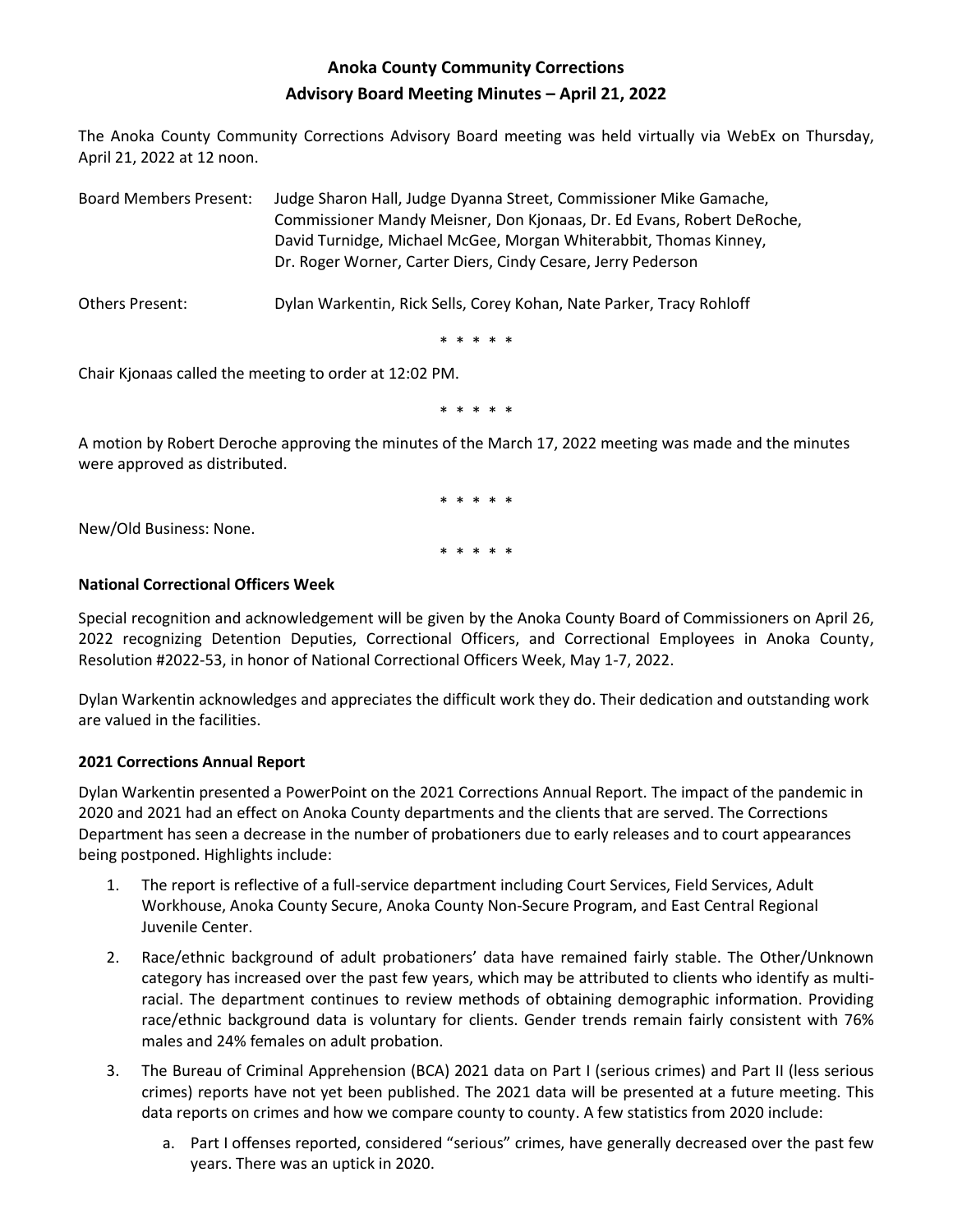- b. Part II offenses, considered "less serious" crimes, have seen a reduction in certain categories. In some categories there's an uptick including fraud. Overall there's a decrease in Part II reported offenses.
- c. Part I Crime Index history for reported crimes in Anoka County, percentage statistics are per 100 residents. Compared to other metro counties in 2020, Anoka County was at 2.1%, with Ramsey and Hennepin counties being higher at 4.1% and 3.5% respectively.
- d. The number of Part I and Part II arrests in Anoka County decreased in 2020.

Going forward, data collection has changed from the Uniform Crime Reporting Program to the National Incident-Based Reporting System (NIBRS). NIBRS has been implemented nationwide to improve the overall quality of crime data collected by law enforcement.

- 4. There's a greater decline in the number of adult misdemeanor, gross misdemeanor, and felony offenses in 2020 and 2021 due to the pandemic.
- 5. Discussion followed regarding the steady decrease in the number of adults on probation and the possible number of reasons behind it, such as urban and suburban sociological factors, evidence based practices engagement, and the pandemic affect on the court process.
- 6. Pre-Trial Assessments and and Bail Record Checks completed by the Adult Court PSI Unit have increased between 2020 and 2021.
- 7. Pre-Sentence Investigations (PSI) completed by the Adult Court PSI Unit have increased between 2020 and 2021. A PSI provides background and supportive information in making a determination on the offender's sentence.
- 8. Home Electronic Monitoring intakes and days served have increased significantly between 2020 and 2021. During the pandemic, certain inmates were placed on home electronic monitoring instead of being placed at the Workhouse in order to manage facility safety.
- 9. The department received 190 supervised release referrals from Minnesota Department of Corrections (DOC) prison in 2021. There was a decrease in commitments to prison between 2020 and 2021 resulting in fewer cases being referred to supervised release. The Intensive Supervised Release agents who supervise the highest risk releasees do a significant amount of high level work with this population.
- 10. Adult Institutions-Workhouse intakes and the daily population for 2021 has increased since 2020. The projected number of intakes for 2022 is 750 which is a significant increase from 460 in 2021.
- 11. Gender trends for juvenile offenders showed a decrease in males and an increase in females.
- 12. Due to the pandemic, the total number of juvenile probationers decreased in 2020 and 2021.
- 13. Anoka County Secure (ACS) total number of youth and average daily population, including out-of-county youth placed at the facility decreased in 2020 and 2021. First quarter projections for 2022 show a steady increase in the average daily population. Youth in long-term programs are placed at ACS.
- 14. Non-Secure Program (NSP) number of youth placed decreased in 2020 and 2021. First quarter projections for 2022 show a steady increase in the average daily population.
- 15. East Central Regional Juvenile Center (RJC) is a cooperative with nine other countiesin 2021 working under a joint powers agreement. Anoka County has the highest number of youth placed. The yearly average daily population decreased in 2020 and increased in 2021. First quarter projections for 2022 show a significant increase in the average daily population.

Virtual Court hearings average five per day. Virtual Court hearings are a new way of doing business with some advantages and with some complexities to manage.